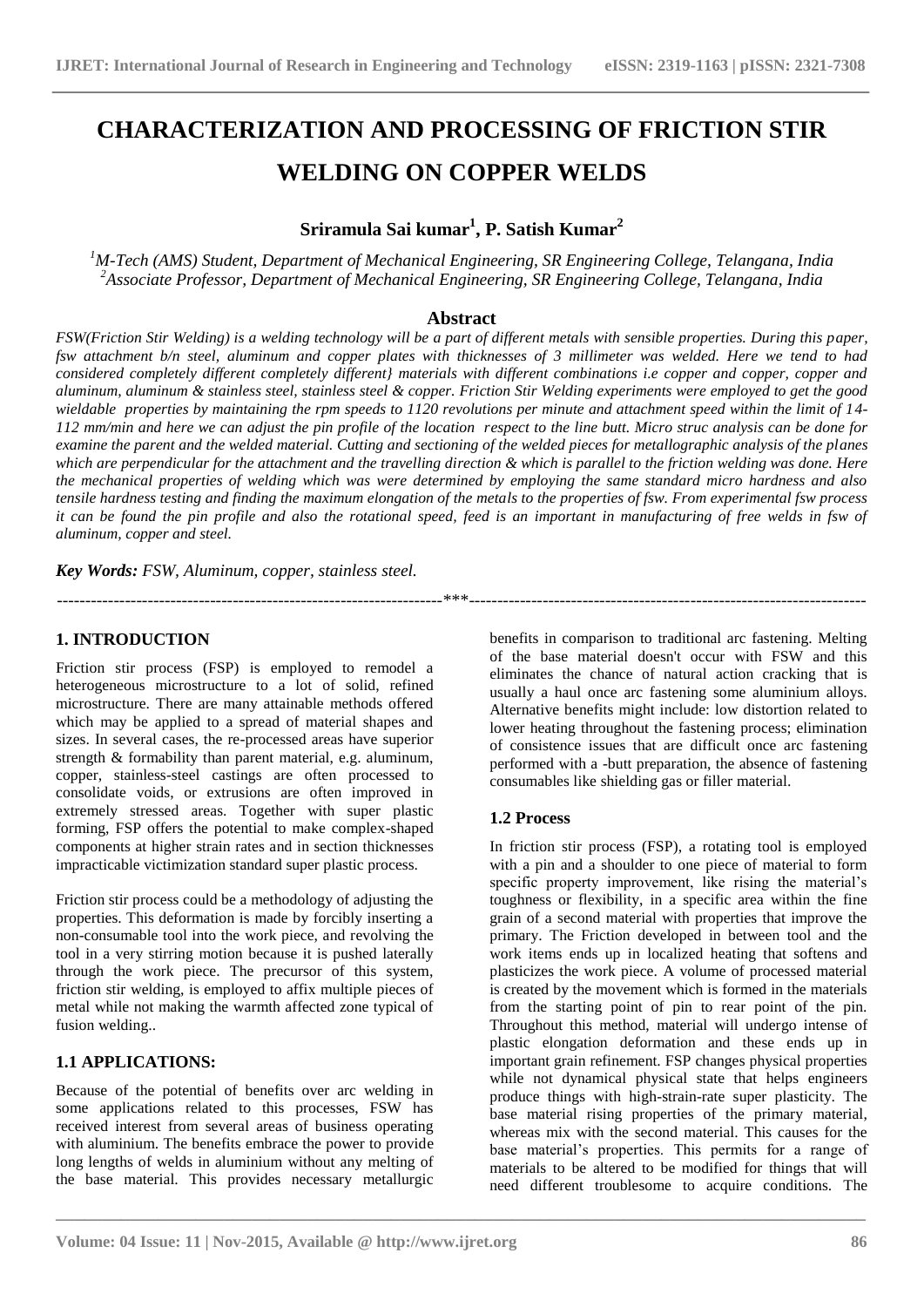methods branches off of friction stir attachment (FSW) that uses a similar process to weld 2 items of various materials along while not heating, melting, or having to vary the materials' physical state..

### **2. WORKING PRINCIPLE**

Friction Stir attachment is turning into a very important joining method as a result of welding makes best quality wildings for variety of metals as when it is compared to traditional attachment methods. Friction Stir Welding method is a un-consumable attachment method by which tool is employed for getting the resistance temperature in between tool, and also work piece which shown. This process helps the tool for the movement on the joint of two metals line. As this process done the result a plasticized metal was reworked from vanguard of tool to facet. Later, the welding produces a good quality of joint in between 2 plates by interpretation movement of the work piece at the side of applied pressure of the tool



Operating principle of friction stir welding process

#### **3. EFFECT OF TOOL PIN PROFILE**

The main function of un- expendable rpm of tool pin is to stir the and to make the metal to plasticized metal and to move constant it to own required joint of the plates. Here the Pin and its profile play a vital role in the process of material flow, and this successively regulates fastening rotations of the Friction Stir fastening method. Pin usually has cylindrical plains, solid tapered, rib and flat surface.

Additionally triangle and square pin profile produces a rhythmical stirring action within the flowing material to the flat. Here the square tool pin profile creates 80 pulses/s, and triangle profile creates 60 pulses/s once the tool which is made will rotate at a speed of 1200 rev. there's no such rhythmical action within the limit which is made by tapered, rib and cylindrical pin tool profiles. the upper range of rhythmical action practiced within the stir area of the square tool profile which produces terribly good microstructure also the successively yields are higher strength and also the hardness.



### **4. FSW PROCESSING, FLOW MECHANISMS AND TOOL DESIGN**

The metal flow and warmth generation within the softened material round the tool ar elementary to the friction stir method. However the material melted during the flow stress of warmth itself and governed the deformation with respect to the temperature. In reality their management lies at the core of virtually all aspects of FSW, as an example, the optimization of method and the machine loading conditions, turning away of the macroscopic demerits, the formation of the microstructure, therefore ensuing weld properties. Most of the fabric within the welding can be extended in between the rotating pin profile on retreating aspect therefore the material that is simply too cold and too gently stressed to deform. In its simplest type, this essential flow mechanism are often illustrated by two-dimensional simulations portraying streamlines spherical the rotating tool is placed during the process of steady flow of metal welding process. The streamlines of the cylindrical tool is generally redacted to procedure fluid dynamics. As a result longitudinal welding seam can be created behind the fringe of tool here the 2 flows are close to each other. In future modeling studies can be investigated however the 2D flow of the material is hot and bothered. Here the addition tool profile options like flats, flutes are the changes within the contact of area to the conditions in between tool and piece, from the protruding to slippy at lower surface shear stress can be obtained. Foretold stream lines with spherical a fluted profile tool. The complete protruding can generates the dead metal area around tool which is made for the process of welding. Here the flow of metal interacts closely to tool options once slippy takes place during the process. Here another characteristic of the method - a line at first perpendicular to the fastening is swept into the direction of fastening a bulge within the the tool - can be seen. several experiments of fsw have confirmed the behavior of metals. a technique of quantifying the blending result of the tool is that the quantitative relation of swept volume of the plates to volume of the pin.

**\_\_\_\_\_\_\_\_\_\_\_\_\_\_\_\_\_\_\_\_\_\_\_\_\_\_\_\_\_\_\_\_\_\_\_\_\_\_\_\_\_\_\_\_\_\_\_\_\_\_\_\_\_\_\_\_\_\_\_\_\_\_\_\_\_\_\_\_\_\_\_\_\_\_\_\_\_\_\_\_\_\_\_\_\_\_\_**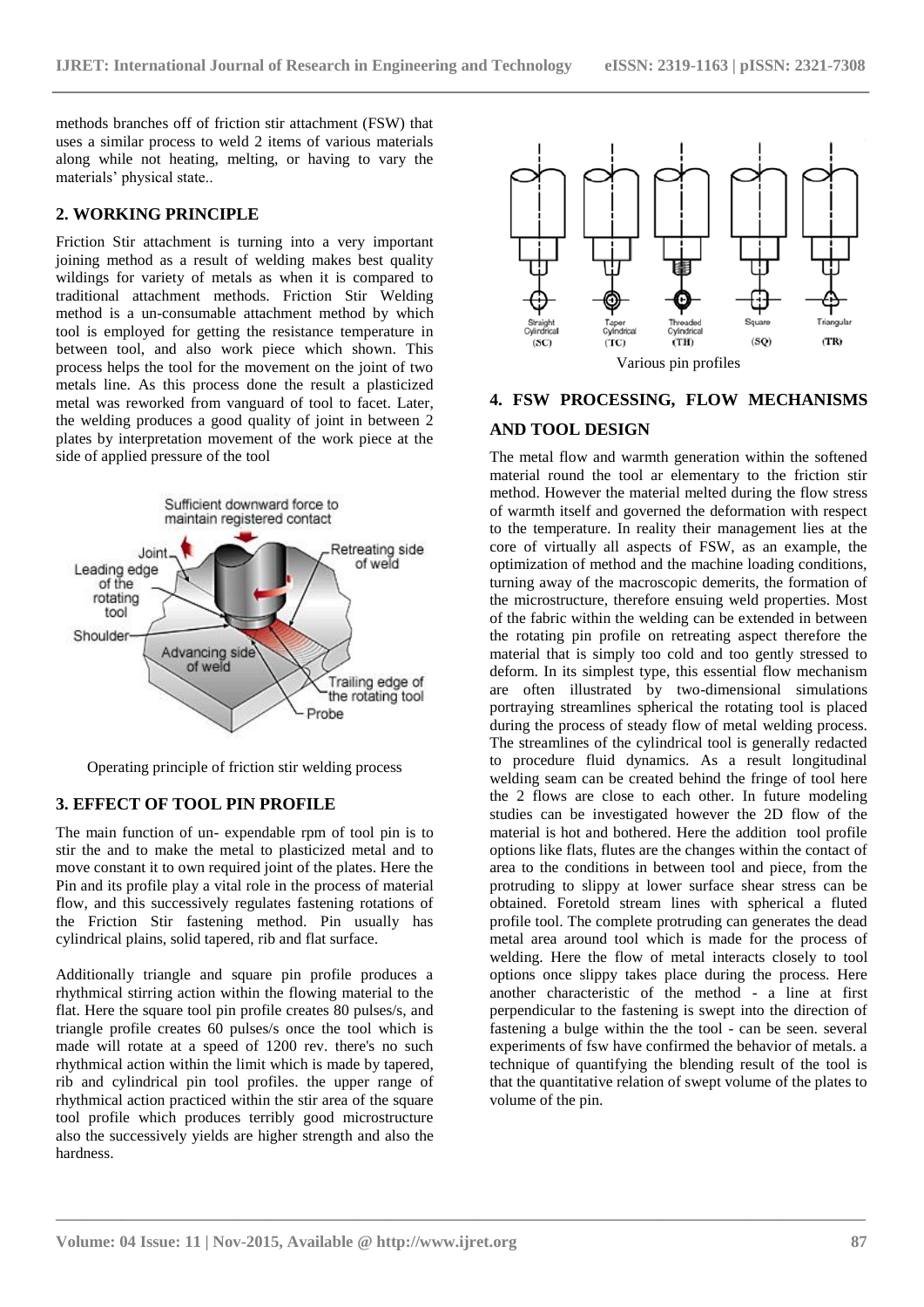| <b>Element</b> | Min. (Weight)  | Max. (Weight) |
|----------------|----------------|---------------|
| Carbon         | 0.372          | 0.421         |
| Phosphorus     | 00             | 0.025         |
| Sulphur        | 0 <sup>0</sup> | 0.0051        |
| Silicon        | 0.800          | 1.200         |
| Chromium       | 5.000          | 5.500         |
| Vanadium       | 0.800          | 1.200         |
| Molybdenum     | 1.200          | 1.750         |

H13CHEMICAL COMPOSITION Tool Steels



### **5. EXPERIMENTAL PROCEDURE**

The experimental study of FSW includes the butt joining of 3 mm thickness of pure aluminum, copper, stainless-steel plates. The welding methodology is assigned on a vertical milling machine. Tool is hold in tool arbor as shown. Special attachment jigs and fixtures are designed to hold two metal plates of 200\* 60\* 3\* mm thickness as shown. Table shows the mixtures of the tool movement speed (RPM), welding speed (mm/min) and tool pure mathematics the diameter of tool pin (Ds/Dp). These mixtures are chosen supported the literature survey and so the aptitude of the milling machine used for the experimental study. The schematic diagrams of tools employed during this methodology are shown.



showing welding of aluminum with stainless steel



showing total plate after the process of welding



showing welded plates of copper with aluminum



showing welded plates of copper with stain less steel

#### MECHANICAL PROPERTIES OF PARENTAL META

| <b>MATERIAL</b> | Y.S   | U.T.S | <b>ELONGATION</b> | WEL D        |
|-----------------|-------|-------|-------------------|--------------|
|                 | (MPA) | (MA)  |                   | <b>ING</b>   |
|                 |       |       |                   | <b>SPEED</b> |
|                 |       |       |                   | $\text{m/m}$ |
|                 |       |       |                   | m)           |
| Pure copper     | 70    | 224   | 13                | 49           |
| Aluminum        | 89    | 115   | 15                | 40           |
| Steel           | 207   | 515   | 10                | 10           |

WELDING IS DONE TO THE MATERIALS WITH FOLLOWING COMPARISIONS

| $Copper + copper$                    |  |  |
|--------------------------------------|--|--|
| $Copper + stainless steel$           |  |  |
| $Copper + aluminum$                  |  |  |
| $\Lambda$ luminium + stainless steel |  |  |
| $\textbf{Al}$ uminium + aluminium    |  |  |
| Stainless steel + stainless steel    |  |  |

### TABLE SHOWING MATERIALS WELDED WITH FEED /R.P.M/METALS/RESULT

| Weld | <b>Combination</b> | R.P.M | <b>FEED</b> | WELD           |
|------|--------------------|-------|-------------|----------------|
| no   |                    |       |             | <b>QUALITY</b> |
|      | Copper<br>$+$      | 1120  | 20          | Good           |
|      | copper             |       |             |                |
| 2    | Copper<br>$+$      | 1120  | 20          | Not welded     |
|      | stainless steel    |       |             |                |
| 3    | Copper<br>$+$      | 1120  | 20          | Partially      |
|      | aluminium          |       |             | welded         |
| 4    | Aluminium +        | 1120  | 20          | Partially      |
|      | stainless steel    |       |             | welded         |
| 5    | Aluminium $+$      | 1120  | 20          | Best weld      |
|      | aluminium          |       |             |                |
| 6    | <b>Stainless</b>   | 1120  | 20          | Not welded     |
|      | steel              |       |             |                |
|      | $+$ stainless      |       |             |                |
|      | steel              |       |             |                |

#### **MICRO STRUCTUREOF STEEL**



**MICRO STRUCTUREOF COPPER**



**\_\_\_\_\_\_\_\_\_\_\_\_\_\_\_\_\_\_\_\_\_\_\_\_\_\_\_\_\_\_\_\_\_\_\_\_\_\_\_\_\_\_\_\_\_\_\_\_\_\_\_\_\_\_\_\_\_\_\_\_\_\_\_\_\_\_\_\_\_\_\_\_\_\_\_\_\_\_\_\_\_\_\_\_\_\_\_**